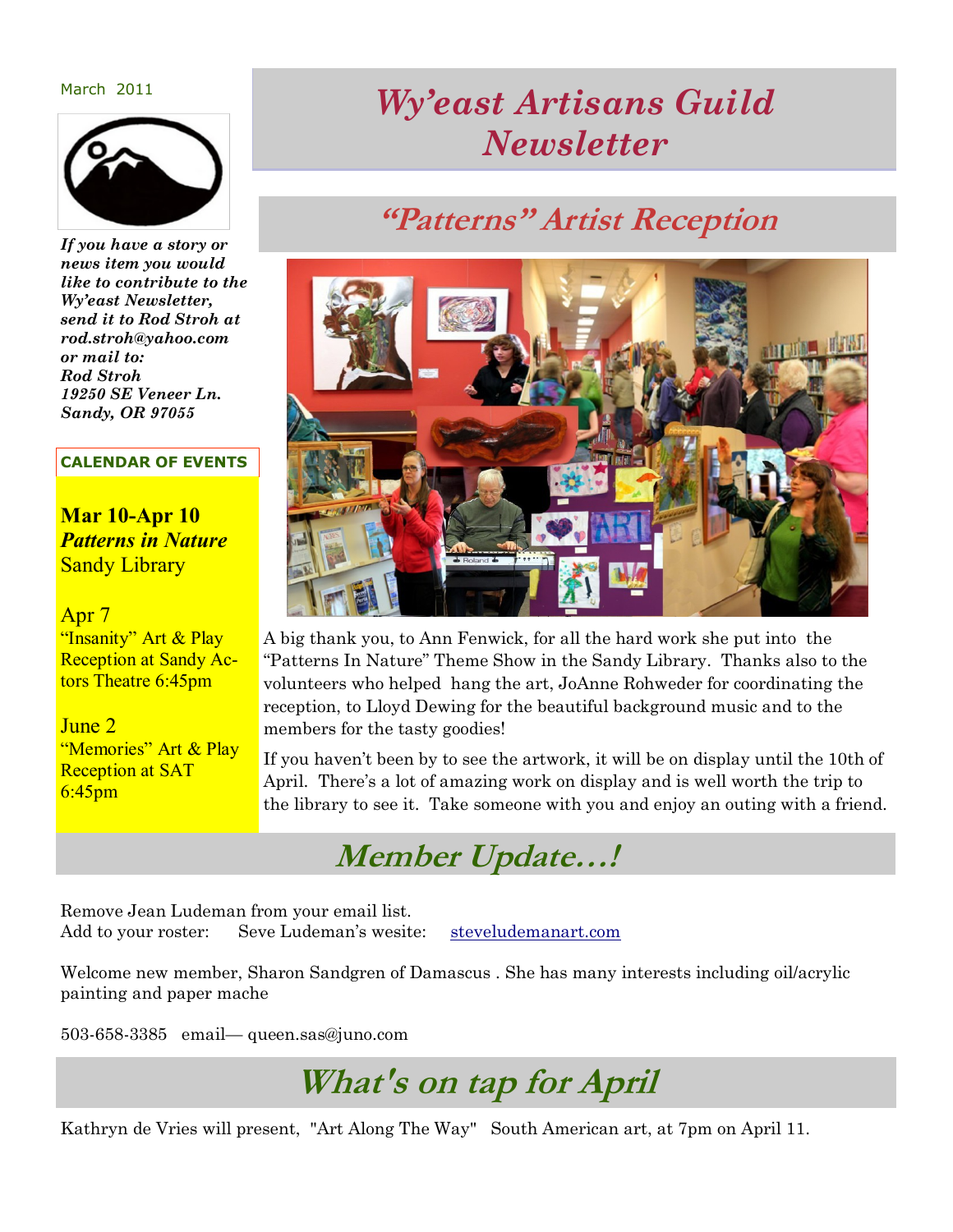# **Looking Forward to Summer…!**

It's time to look at the calendar for our summer activities. We need to know if you would be interested in participating in any of the following activities. If we know you are interested, we can keep you in the planning loop. Please email or call Becky Hawley with a YES, NO or MAYBE, to each of the following activities:

**Picnic:** Normally, June 11 or 12. **Will someone volunteer to oversee plans?** A potluck, typically held at a members home, but could be a park or rec. room.

#### *Possible dates for the following activities: June 25-26, July 16-24*

**Art Day:** Either weekday or weekend depending on who wants to participate. An outdoor artproject day.

### **Plein Aire figure drawing or painting:** On a Saturday

**See Mt. Hood Through Artists Eyes:** A walk with photographic opportunities

### **Lets get creative….More opportunities to shine**

We have the opportunity to show our artwork and host receptions at Sandy Actors Theatre. Everyone in attendance will see the play for free, with donations going to the Guild. This is where the Guild depends on *you* to spread the word to your contacts. Becky Hawley will be sending invitations for you to forward to your friends and neighbors.

The Guild is not taking a commission, but we are suggesting a 20% donation back to the Guild. The work will be sold by the artist, not the Theater, same as our regular theme shows. If you have any questions contact Becky Hawley

#### Next Play and Art Show:

*"The Curious Savage"* (Comedy-drama, mental institution related) **April 7- Reception for "Insanity" the art show.** 

The Last Play:

*"Assisted Living"* June 2 reception– Family or *memories* related art. The art show will be called **" Memories" Submission information for this show needs to be to Becky Hawley by May 18. Title, medium and price. More information will be sent by email.**

# **Sandy Area Chamber, Gift Shop**

Rod Stroh has a new hand-crafted display made from willow branches at the Sandy Chamber Gift Shop. He has a verity of broaches, pins and earrings for sale there. If you have any artwork that you would like to sell, perhaps this is a venue you would like to try..?

Contact Ruth Tuff, Visitor Center Manager, to discuss your options. Ruth can be reached at; 503.668.4006 (Chamber Office) or email ruth@sandyoregonchamber.org